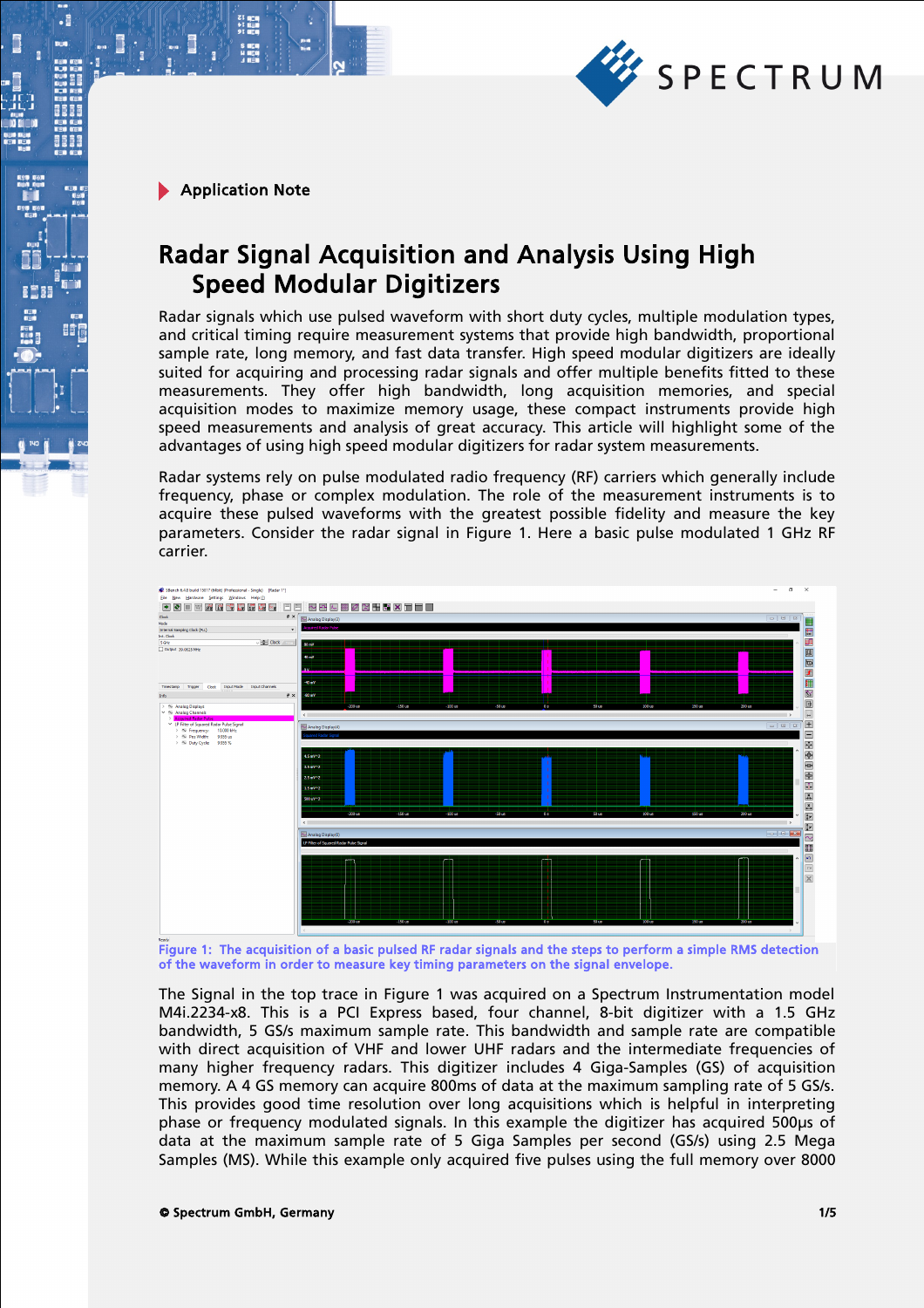

 $\cdot$ E

similar pulses could be acquired.

The software used to view the data from the digitizers is Spectrum Instrumentation's SBench6 software. SBench6 is one way to configure, control, and view the data from the digitizer. It also includes built-in tools to measure and analyze the acquired waveforms. For instance, the carrier frequency of the signal is measured using the frequency measurement function, the result is displayed as 1.000GHz in the info pane on the left side of the figure. SBench6 also includes many numerical analysis tools including the Fast Fourier Transform (FFT) and finite impulse response (FIR) filtering.

The pulse repetition frequency (PRF) can be estimated from the screen but a much more accurate value can be obtained by using the software's measurement tools. Measuring the PRF, pulse width, and duty cycle accurately is best done by extracting the envelope of the pulse modulated waveform. This can be done by squaring the signal (middle trace) and then low pass filtering it (bottom trace). This operation performs a root mean square (rms) detection. The squared waveform in the center trace is proportional to the signals instantaneous power. If the power measurement is required, rescaling the data by dividing by the input impedance of 50  $\Omega$  and changing the units to Watts will accomplish that conversion.

After the filter operation the envelope of the pulse train is shown in the bottom trace. The software's measurement tools are again applied to read the PRF of the pulses, which is 10 kHz, the width, 9.955µs, and the duty cycle, 9.955%.

## Modulated Pulses

Pulse compression is commonly used to improve the radar's distance resolution. Compression involves modulating the pulse carrier so that each instant in the pulse is different from each other instance. This is commonly done using frequency or phase modulation. The radar receiver provides the necessary digital signal processing to affect the pulse compression.

Sweeping or changing the frequency of the carrier during the pulse duration is a common technique and the resultant frequency modulated pulses are referred to as 'chirps.' Figure 2 shows an example of a linear swept radar chirp.

The modulated pulse is shown in the left-hand grid. During the pulse the carrier frequency is changed linearly from nominally 998 MHz to 1002 MHz. This is evident in the frequency domain view provided by the FFT shown in the right-hand grid. The flat-



Figure 2: An example of the linear swept frequency radar chirp. The frequency spectrum of the pulse shows the nearly 4 MHz linear sweep range applied to the carrier frequency.

topped spectrum shows the variation in frequency during the sweep. Cursors on the frequency spectrum read the range of the frequency change in the carrier of 3.62 MHz.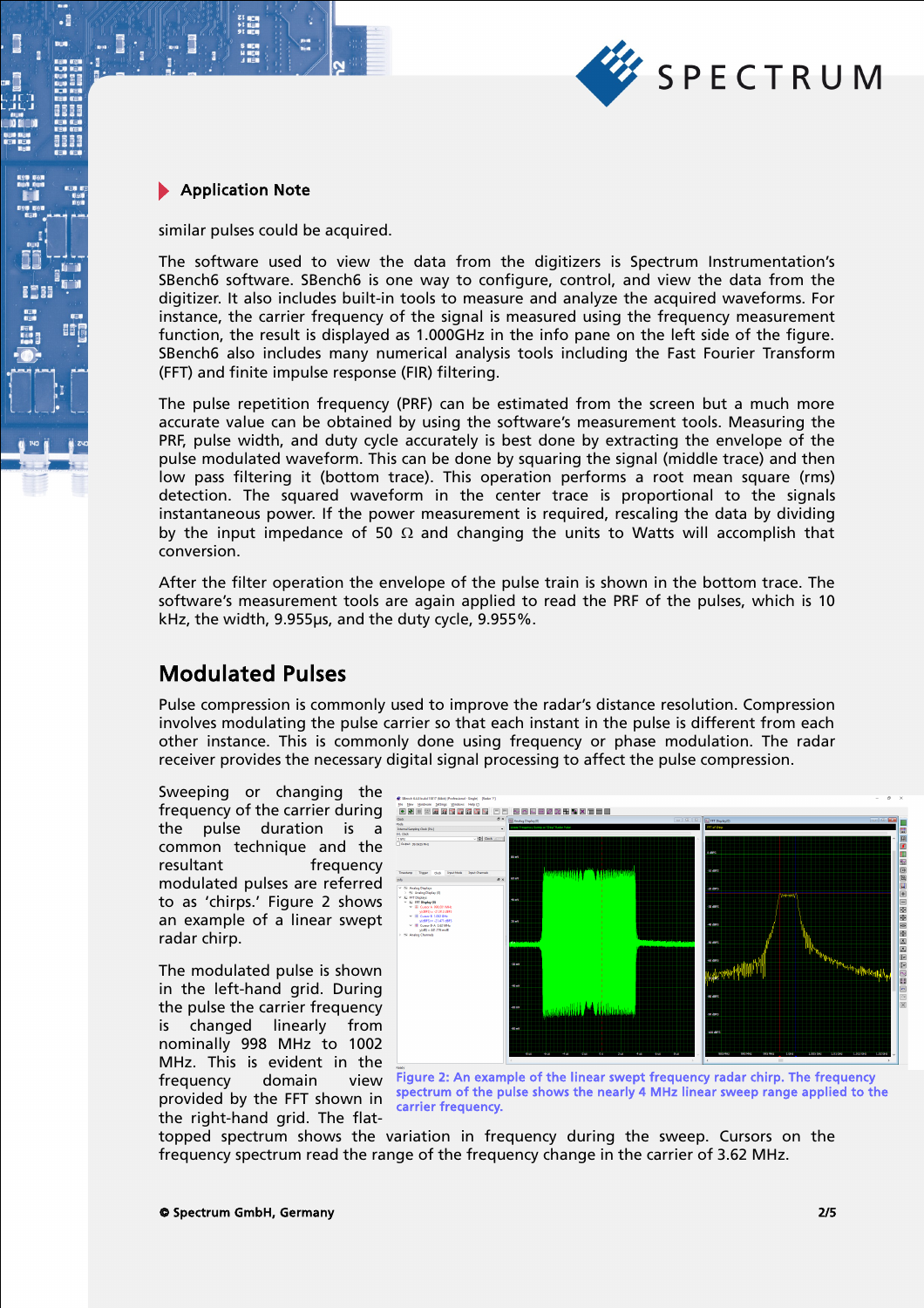

 $\cdot$ 

Phase modulation can also be employed to implement pulse compression. The phase modulation technique breaks the pulse into segments, each of which is transmitted with a specific phase shift. The segments are of equal length. The selection of the phase shift is determined by a code. The common code is binary where the code value switches between +1 and -1 corresponding to a phase shift of  $0^\circ$  and 180 $^\circ$  in accordance with the code sequence. The most commonly used code sequence is the Barker code which has a low



Figure 3: A phase modulated pulse using a Barker code of length 13. Phase reversals are obvious as notches in the waveform.

autocorrelation with other sequences and produces spectra with low sidelobes.

Figure 3 is an example of a phase modulated pulse using Barker code of length 13.

Demodulation of the phase modulated pulse is best done in the host computer which allows more sophisticated data analysis. Third party software such as MATLAB or LabVIEW or even custom programming in C, C++, or Python can be used. These third-party programs offer the ability to demodulate these signals rapidly. The programs can be customized to match the application and they offer great flexibility and allow much more complex analysis. This capability for processing outside of the digitizer is enhanced by the M4i.2234-x8 digitizer's PCI Express x8 Gen 2 interface. This interface, using Spectrum's drivers can achieve data transfer rates of greater than 3.4 GB/s with suitable host computers. This transfer rate is very essential when dealing with a digitizer like this that can acquire up to 4GB of data as it allows rapid transfer of the data to the host computer.

Even greater processing power is available for those with intermediate level programming skills, in the form of the Spectrum CUDA access option for parallel processing (SCAPP) which allows a direct connection between the digitizer and a CUDA based graphics processing unit (GPU). This makes the GPU's multiple processing core and superlarge memory available for advanced high-speed signal processing. In this application faster calculation times.



it can provide significantly computer. The demodulated waveform is only valid in the presence of the carrier. Figure 4: Phase demodulation using a proprietary program running in the host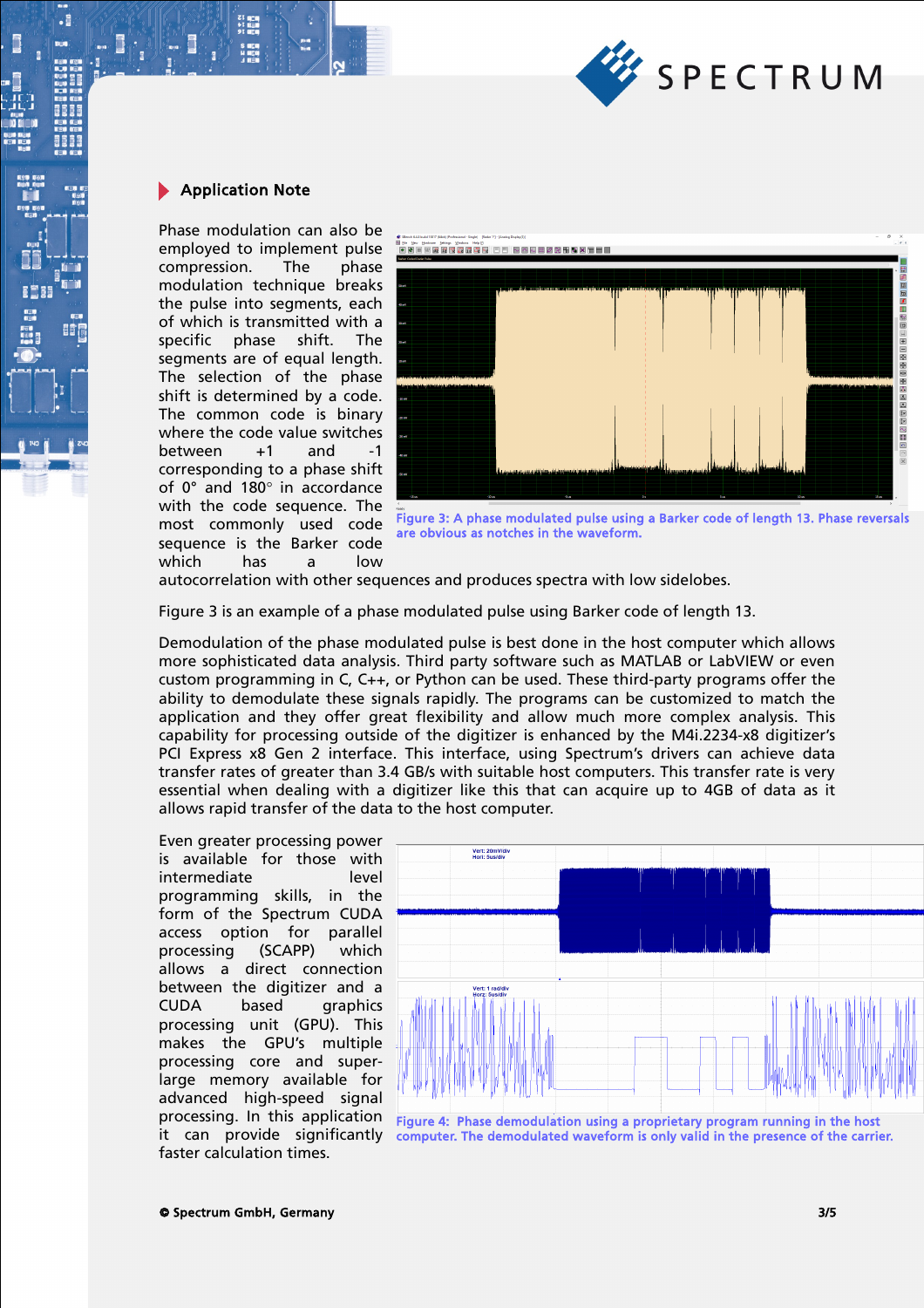

.

Figure 4 shows the result of using a proprietary demodulation program on the acquired phase modulated pulse.

The demodulated waveform, which is only valid in the presence of the signal carrier, shows the Barker code sequence values. The 13-bit Barker Code (+1 +1 +1 +1 +1 −1 −1 +1 +1 −1 +1 −1 +1) can be seen, the +1 represents 0° and the -1 represents 180°. This is the longest available Barker code sequence. The spectrum sidelobe level for this code is -22.3 db.

Third party software packages like LabVIEW and MATLAB offer application packages specifically designed for radar analysis. A good example is the Radar Waveform Analyzer application which is included in the MATLAB Phased Array System toolbox by The Mathworks. Spectrum provides drivers and example programs to interface these programs with its digitizers.

This modular digitizer also offers multiple acquisition modes that are intended to use acquisition memory efficiently and decrease the dead time between acquisitions especially with signals, like those in radar applications, that occur at a low duty cycle.

The Multiple Recording or segmented mode, shown in Figure 5a, allows the recording of multiple trigger events with an extremely short re-arm time (about 6.5 ns at 5 GS/s sample rate). The acquisition memory is divided into several segments of equal size. One segment is filled for each trigger event. The acquisition stops between segment trigger events saving available memory. The user can program pre- and post-trigger intervals within the segment. The number of acquired segments is only limited by the memory used and is unlimited when using first-in first-out (FIFO) unlimited when using first-in first-out (FIFO) acquisition mode. Significant data associated with multiple triggers is stored in the acquisition memory in the contiguous segments. Data associated with the dead-time between events is not recorded. Each trigger event is time stamped so the precise location of each trigger is known. Figure 5b shows a graphical view of the time stamp operation for the Multiple Recording mode. The timestamps are stored in an extra FIFO memory that is located in hardware on the card. It can be read out if needed.

The multiple acquisition mode saves memory space by not recording the dead time. This gives a greater number of significant events in the available acquisition memory. The pulses in figure 1 are about record the time at each trigger. 10µs wide with 90µs of dead time so in multiple



#### **b.** Timestamps

Figure 5: The acquisition memory can be used more efficiently by acquiring waveforms in Multiple Acquisition mode. This mode acquires multiple waveforms, each in its own segment. This eliminates dead time between significant events. Time stamps

acquisition mode that 90µs would not be recorded and an additional 9 pulses could be acquired and stored. This mode is useful in studying pulse to pulse variations in the radar operation. There are several other acquisition modes that provide more effective control of data acquisition in the digitizer.

Radar signals can be challenging to measure but modular digitizers are well adapted to the acquisition and analysis of these signals. Digitizers offer excellent signal integrity and an extensive variety of tools to analyze the acquired waveforms. The ability to quickly transfer